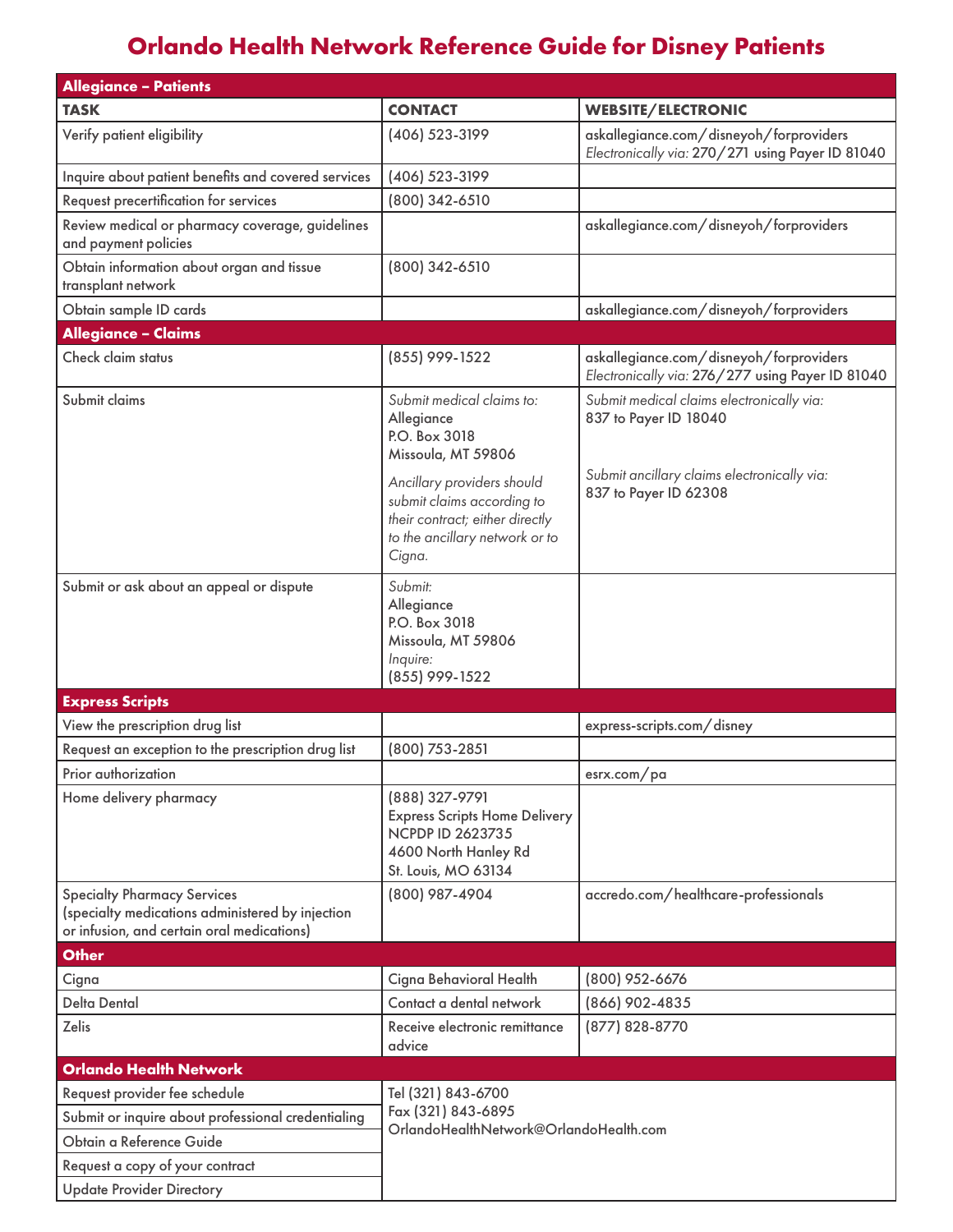### **BENEFITS**

ORLANDO

**HEALTH®** 

#### **How do the Disney Cast Member benefit options compare to last year?**

Like last year, Cast Members had the opportunity to choose from multiple HMO and PPO options. The main differences for this coming Plan Year are:

- Orlando Health is responsible for contracting the Orlando Health Cast Advantage plan and will have performance guarantees for cost and quality.
- Allegiance will administer the Orlando Health Cast Advantage plan. Its representatives will determine when services are covered in-network and handle claim payments, explanations of benefits, appeals and other claim-related communications to patients. Allegiance also will be responsible for pre-certification and pre-treatment reviews before care is administered.
	- Cigna will continue to administer the Disney PPO products and any HMO Cast Members living outside of the Orlando Health/Florida Hospital service area.
- option to utilize both the Orlando Health and Florida Hospital networks. • Disney Cast Advantage members will be required to stay within their selected network and will not have the

#### **What do the Disney Cast Member ID cards look like?**

**Network** 

Cast Members will receive a new combined medical/pharmacy identification card to use during medical visits and when filling prescriptions. Cast Members may no longer use their Cigna HMO card or Express Scripts card. This sample shows the front and back of the new Orlando Health Cast Advantage card.



# **How do I verify coverage eligibility and benefits for a Cast Member?**<br>You can verify a Cast Member's benefits by telephone or online.<br>• 1 (406) 523-3199<br>• askallegiance.com/disneyoh/forproviders

vu can verify a Cast Member's benefits by telephone or online. Propose of the Propose of Schember's benefits by telephone or online.<br>
• 1 (406) 523-3199<br>
• askallegiance.com/disneyoh/forproviders<br>
• Select "Verification of Benefits" Proposed and the contract of the contract of the contract of the contract of the contract of the contract of the contract of the contract of the contract of the contract of the contract of the contract of the contract of t

- $\cdot$  1 (406) 523-3199
- askallegiance.com/disney forproviders See back 1166-AL 2F2C 3000801----- M()D()V()  $\mathcal{D}$  $\overline{r}$ 3-3199<br>ce.com/disne<br>Verification of [• askallegiance.com/disneyoh/forproviders](http://askallegiance.com/disneyoh/forproviders) 
	- **PCP Phone:** IOI. • Select "Verification of Benefits"

# **Plan: Orlando Health Cast Advantage**  $1$ le<br><sup>2</sup> outhom to a skallegiance.com/disneyoh/forproviders<br>
Select "Verification of Benefits"<br> **Do Disney Cast Members need a referral to see a specialist?**

Referrals are an essential part of the network model of care. PCPs will refer Cast Members to specialists, hospitals, and other facilities within the Orlando Health Cast Advantage network in order to deliver coordinated, quality care.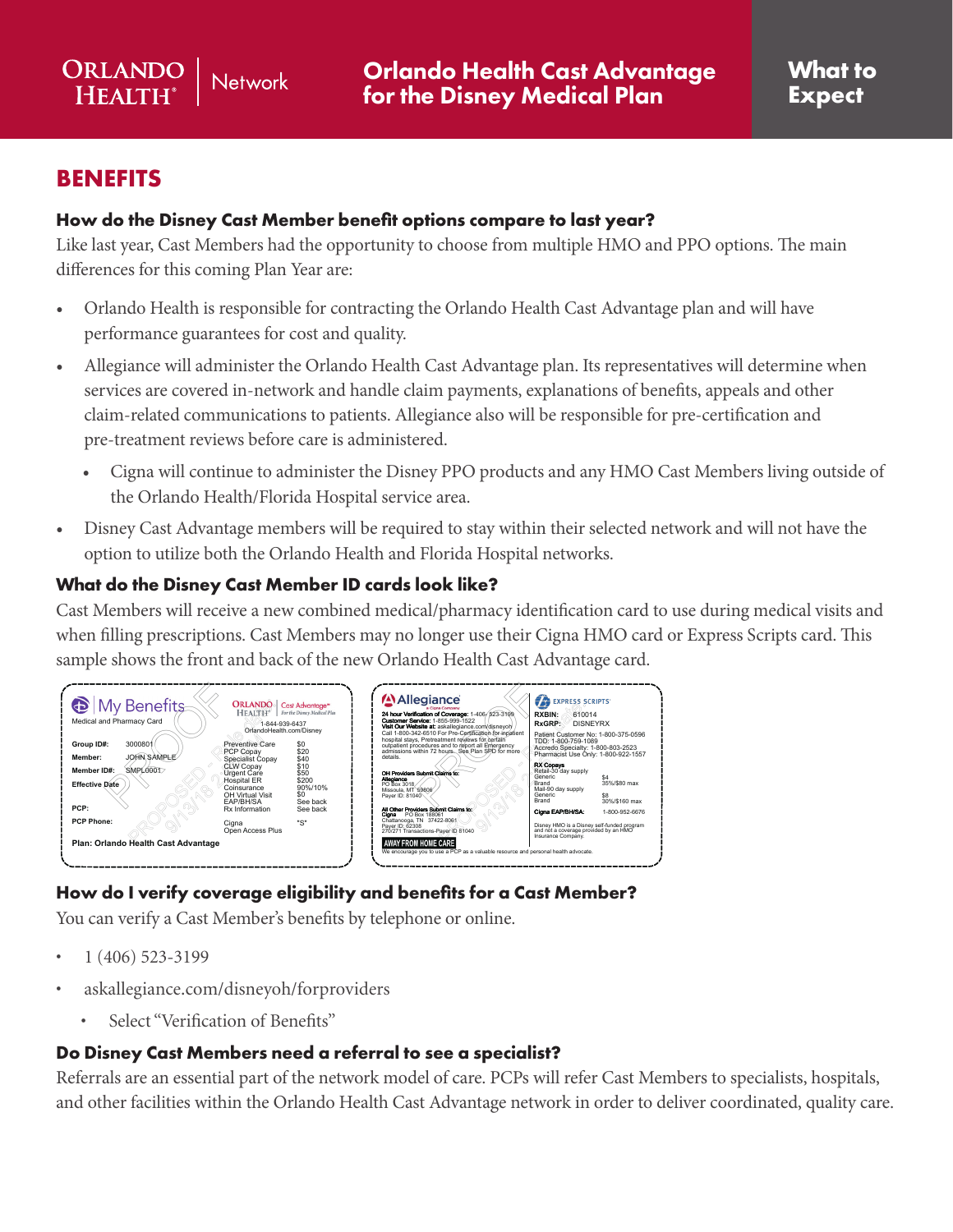## **NETWORK**

#### **Where can I find a provider directory?**

In-network providers can be found on the provider directory at oh.getvim.com/public.

#### **How do I know how many Cast Members selected me as their Primary Care Physician?**

You may reach out to OrlandoHealthNetwork@OrlandoHealth.com to request a patient roster, indicating who selected you as their PCP.

#### **There are multiple physicians in my practice – can a Cast Member see any of the physicians in our group?**

A Disney Cast Member can see any physician in the group as long as they

- 1. have a contract and
- 2. participate in the Orlando Health Cast Advantage plan.

#### **Can Cast Members switch their PCP selection to me later in the year?**

Yes, Cast Members may switch PCPs. However, they will not be issued a new card with the updated PCP information unless requested from Allegiance.

#### **If I direct an Orlando Health Cast Advantage participant to a Florida Hospital facility, will their care be considered in-network?**

No, you should only direct the Cast Member to an Orlando Health hospital in order for it to be covered. Some exceptions may apply, such as emergency services or some highly specialized care that has been pre-authorized.

#### **What urgent-care centers are available in the Orlando Health Cast Advantage plan?**

The CareSpot Urgent Care — Orlando Health centers are part of the Orlando Health Cast Advantage plan. Locations include:

- Altamonte Springs
- Apopka
- East Sand Lake
- Kissimmee
- Lake Mary
- MetroWest
- Ocoee
- South Orange
- Winter Springs
- Oviedo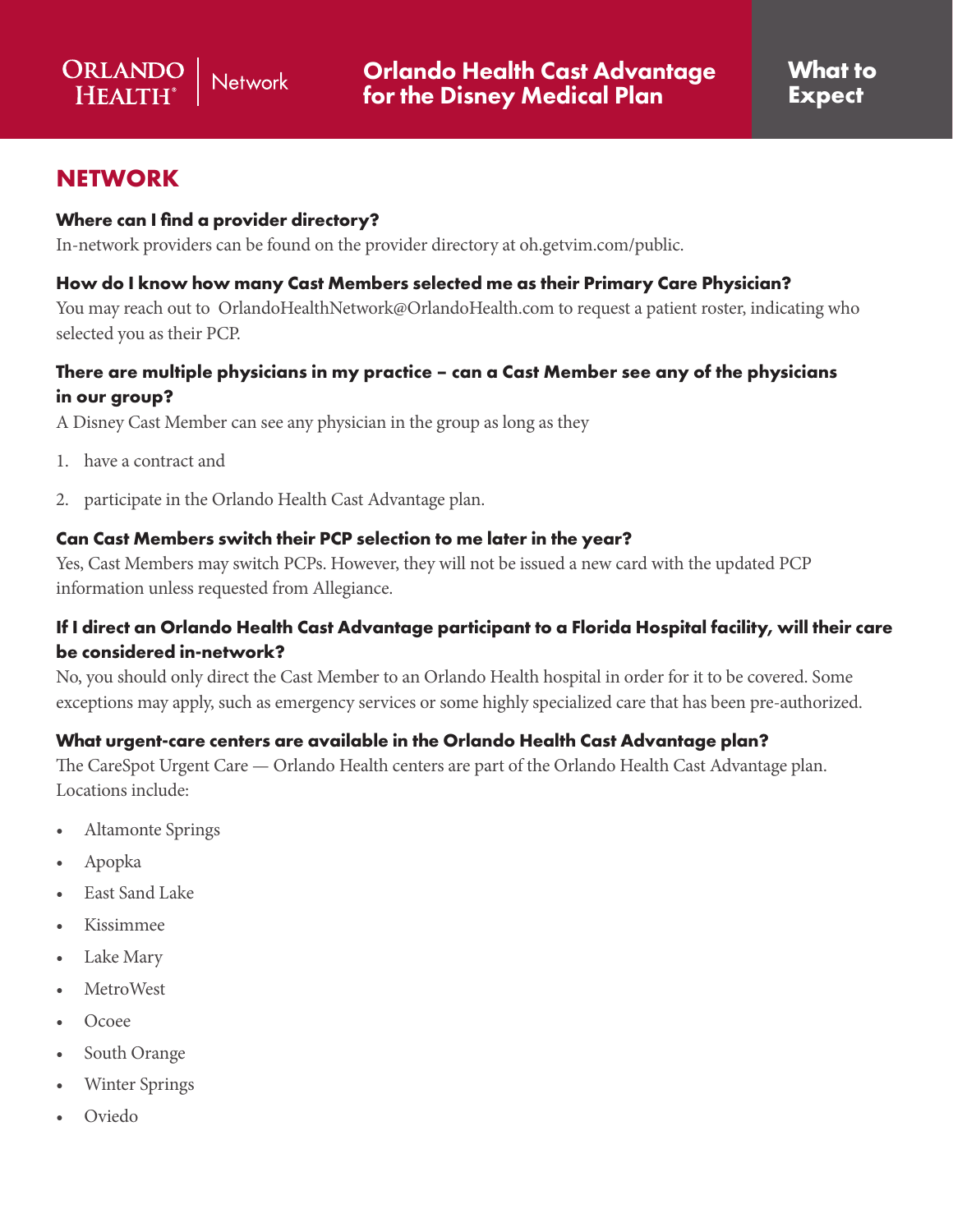# **PRIOR AUTHORIZATION & CLAIMS**

#### **What services require prior authorization?**

Prior authorization by the Plan is required for all inpatient services, including Emergency admissions within seventy-two (72) hours after admission.

To identify the requirement of prior authorization for specific outpatient services, please go to askallegiance.com/disneyoh and follow these steps.

- • Select "For Providers Only"
- 
- Select "Pre-Treatment Review/Pre-Certification"<br>• Select "Outpatient Pretreatment Review"

#### **How do I request prior authorization?**

Medical prior authorizations will be handled by StarPoint Health Group, an Allegiance company. To obtain medical prior authorization, call 1 (800) 342-6510.

Pharmaceutical prior authorizations will be handled by Express Scripts. To obtain pharmaceutical prior authorization, go to www.esrx.com/pa.

High-tech imaging prior authorizations will be handled by Cigna for the eviCore network. To obtain high-tech imaging prior authorization, call 1(888) 693-3297.

#### **How do I submit a claim?**

Claims for Medical Providers can be submitted using these methods:

- Submit electronically with Payer ID 81040
- Mail a CMS-1500 form to: Allegiance P.O. Box 3018 Missoula, MT 59806

Ancillary providers should submit claims according to their contract, either directly to the ancillary network or to Cigna.

Please note that the following ancillary and national networks will be accessed through Cigna: American Specialty Health Network (ASHN), CareCentrix, Quest/Lab Corp, eviCore and Davita/Fresenius.

- • Submit electronically with Payer ID 62308
- If ancillary providers' contracts instruct them to submit claims to Cigna, mail a UB-04 CMS-1450 form to: **Cigna** P.O. Box 18806 Chattanooga, TN 37422